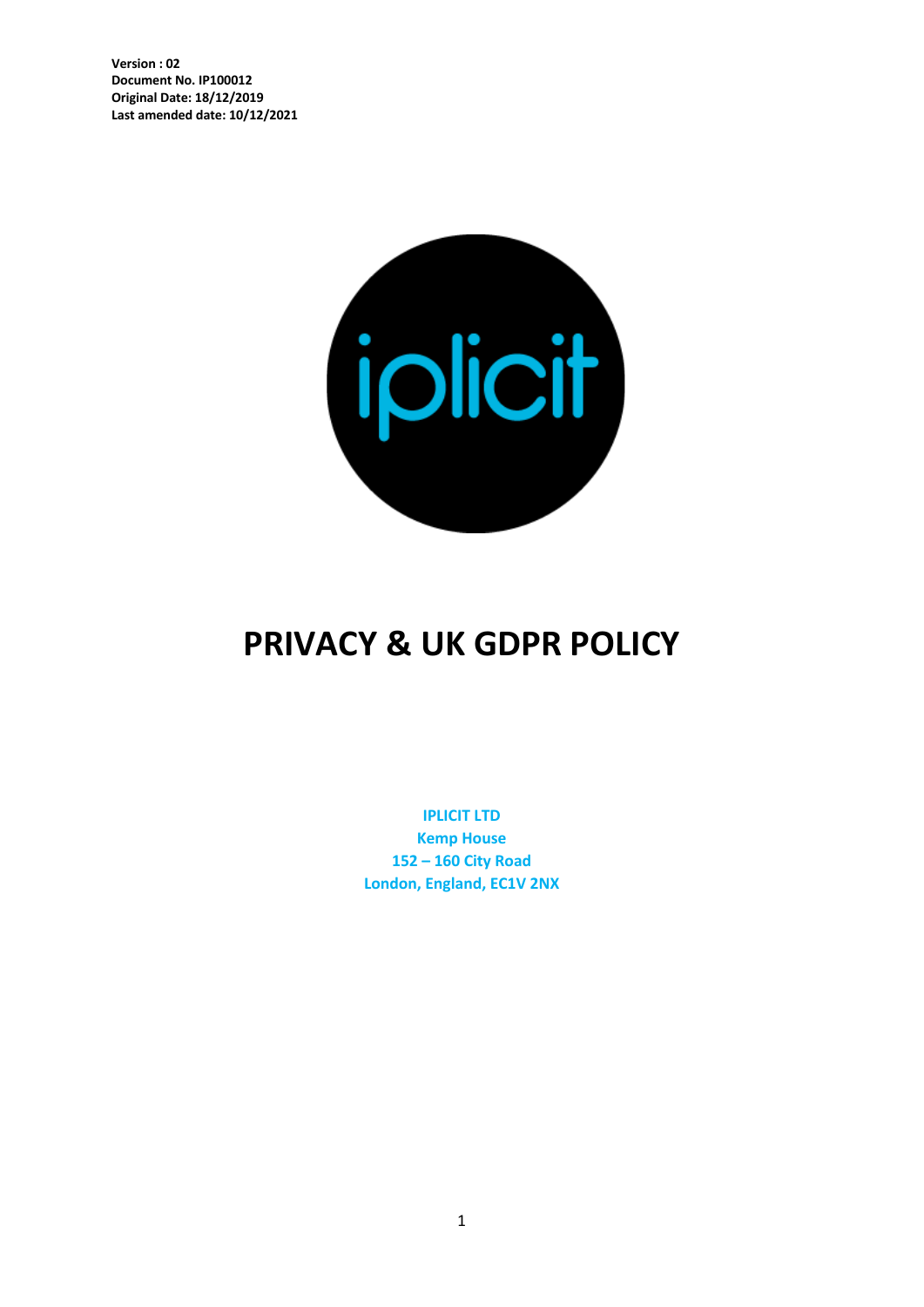## **Contents**

#### **1. Version History**

#### **2. Introduction**

Background

Purpose and scope of this Policy Lawful Basis for Processing Contact details Iplicit website

#### **3. Definitions**

Personal Data Special Categories of Personal Data Data Controller Data Processor

#### **4. How Personal Data Is Collected p1**

Information you give us Information we collect about you Visits to website Completion of forms Information we receive from other sources

#### **5. How Personal Data Is Collected p2**

Information you give us Sharing with external third parties

#### **6. Marketing**

Information we collect about you Sharing with external third parties Marketing IP addresses Cookies

#### **7. Disclosure Of Your Information**

Sharing your personal information Disclosure to third parties

- **8. Where We Store Your Personal Data**  Locations Security Security: website
- **9. Data Retention**

#### **10. Your Rights**

- Individuals' Rights Right to be informed Right of access Right to rectification Right to erasure Right to data portability Right to object Withdrawing consent Third party websites Right of complaint to the ODPC
- **11. Subject Access Requests**

retained?

**12. Contact** 

#### **13. Iplicit Careers Privacy Statement**

Information we may collect How we may use this Information Where we store your personal data How long is your personal data

**1. VERSION HISTORY**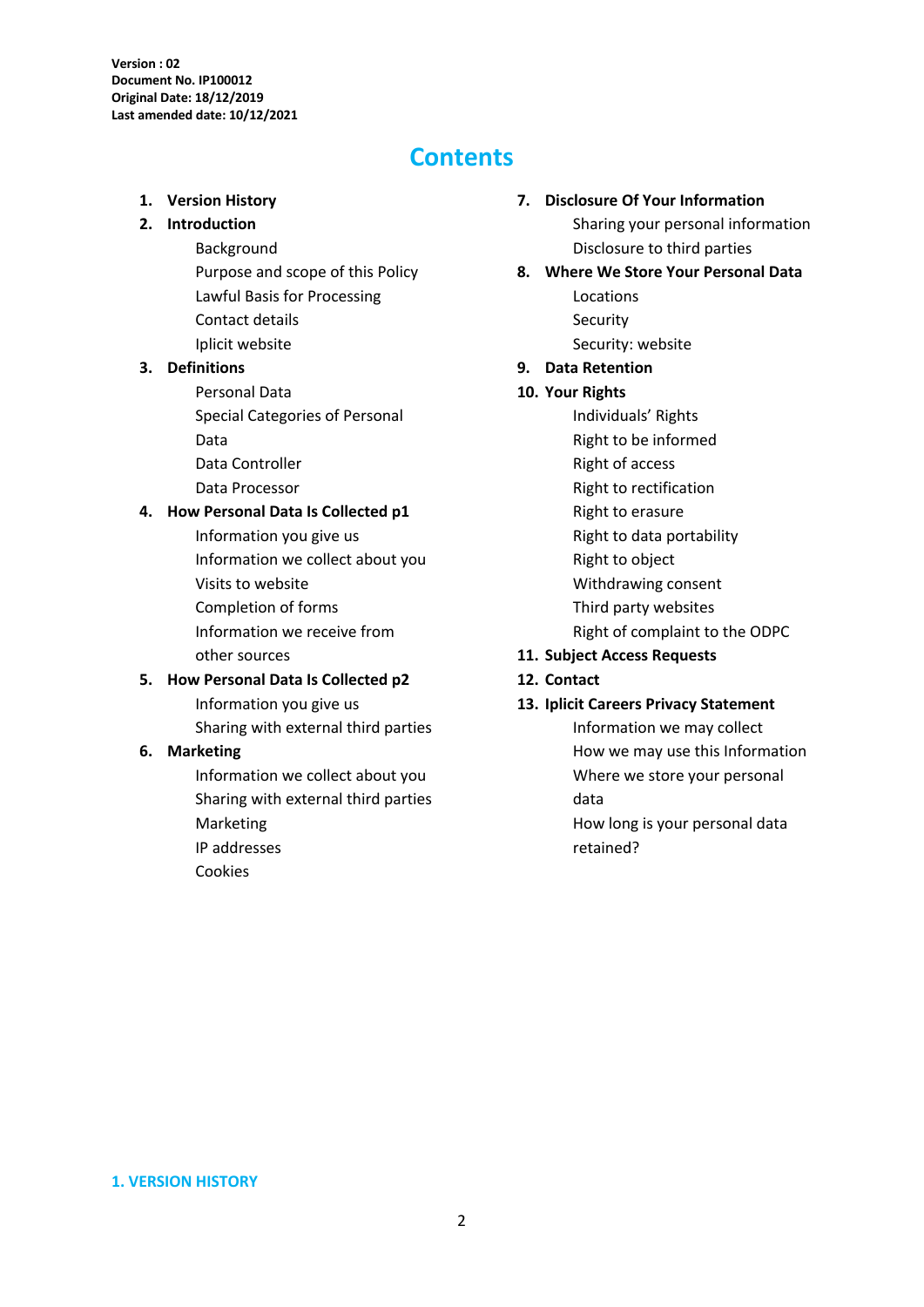| <b>Date</b> | <b>Version</b> | <b>Document No.</b> | <b>Author</b>          | <b>Comment</b>       |
|-------------|----------------|---------------------|------------------------|----------------------|
| 18/12/2019  | 01             | IP100012            | <b>SB (Sabina</b>      | <b>Initial Draft</b> |
|             |                |                     | Begum)                 |                      |
| 26/02/2021  | 01             | IP100012            | <b>SB</b> (Sabina      | <b>No Changes</b>    |
|             |                |                     | Begum)                 |                      |
| 10/12/2021  | 02             | IP100012            | <b>RS (Rob Steele)</b> | <b>UK GDPR</b>       |
|             |                |                     |                        | changes              |
|             |                |                     |                        |                      |
|             |                |                     |                        |                      |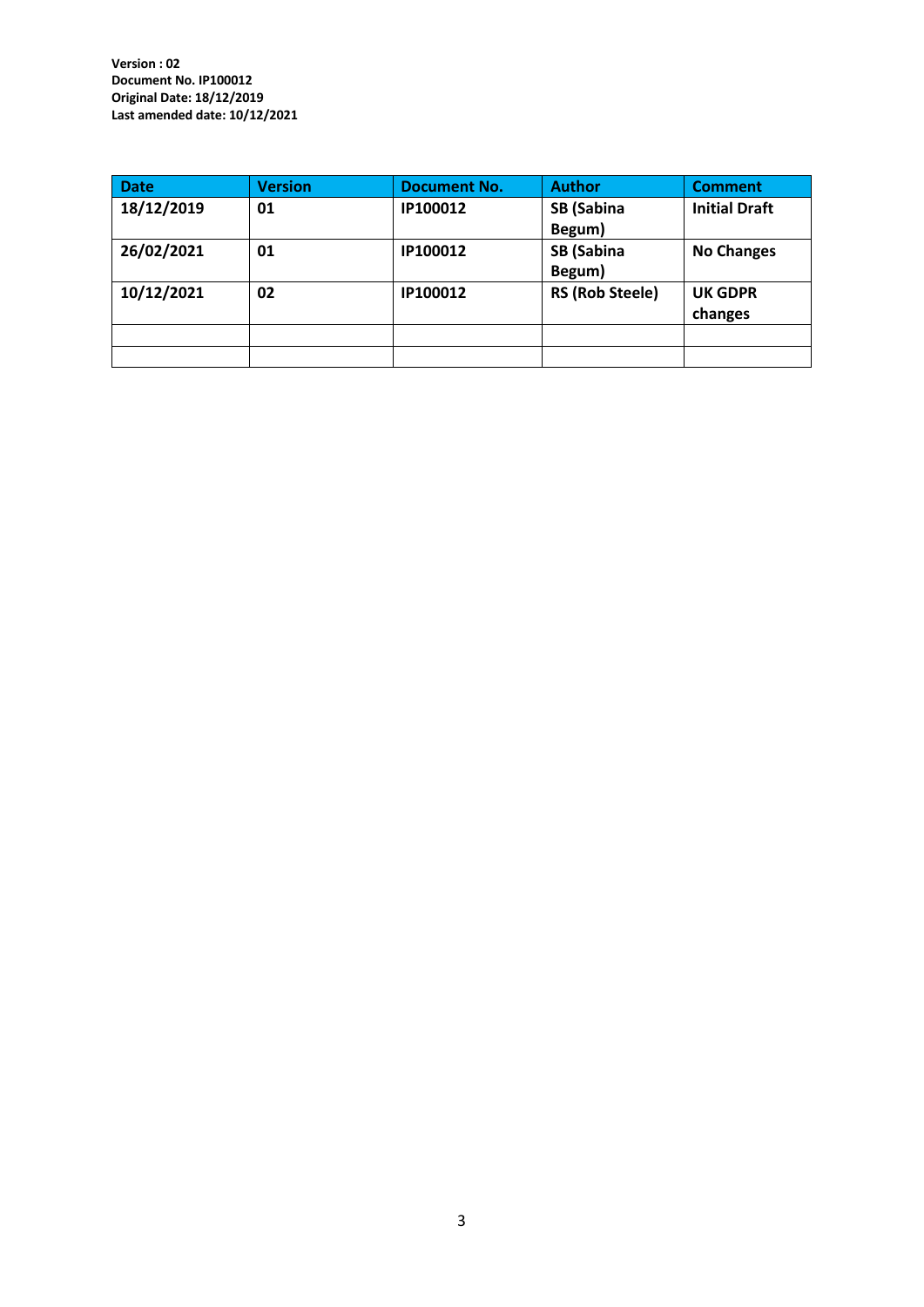#### **2. INTRODUCTION**

#### **Background**

Iplicit Ltd provides software, professional services and support to companies and organisations.

#### **Purpose and scope of this Policy**

Iplicit Ltd is committed to protecting and respecting the privacy of individuals.

This Privacy Policy outlines how Iplicit Ltd collects, stores and uses personal information that it collects about its customers and visitors to the Iplicit Ltd website.

This Privacy Policy is intended for circulation to Iplicit Ltd customers, suppliers and other interested parties.

These documents set out the basis on which any personal data we collect from you, or that you provide to us, will be processed by us.

#### **Lawful Basis for Processing**

We will only Process your Data if there is a lawful basis for such Processing. The lawful basis for

Processing Personal Data will be one of the following:

• Consent. You have given Iplicit Ltd clear and specific consent for Processing your Data.

• Contract. You, or the organisation you work for, have entered a contract in which the Processing of your Data is required.

• Legal obligation. We need to Process your Data in order to comply with a common law or statutory obligation.

• Legitimate interests. We have a legitimate interest in processing your Data in circumstances where it would be reasonable for you to expect such Data Processing and where there is a minimal privacy impact. Some direct marketing activities may be based on legitimate interests.

#### **Contact details**

For the purpose of data protection legislation, the data controller is Concept Software Ltd, T/A Iplicit Ltd.

#### **Iplicit Ltd website**

It is possible that our websites contain links to other sites. Iplicit Ltd is not responsible for the privacy practices or the content of such websites. The websites may also include comment fields, chat rooms, forums, message boards, and news groups. Please remember that any information that is disclosed in these areas becomes public information and you should exercise caution when deciding to disclose your personal information.

Wherever this Privacy Policy refers to a website, we are referring http://www.iplicit.com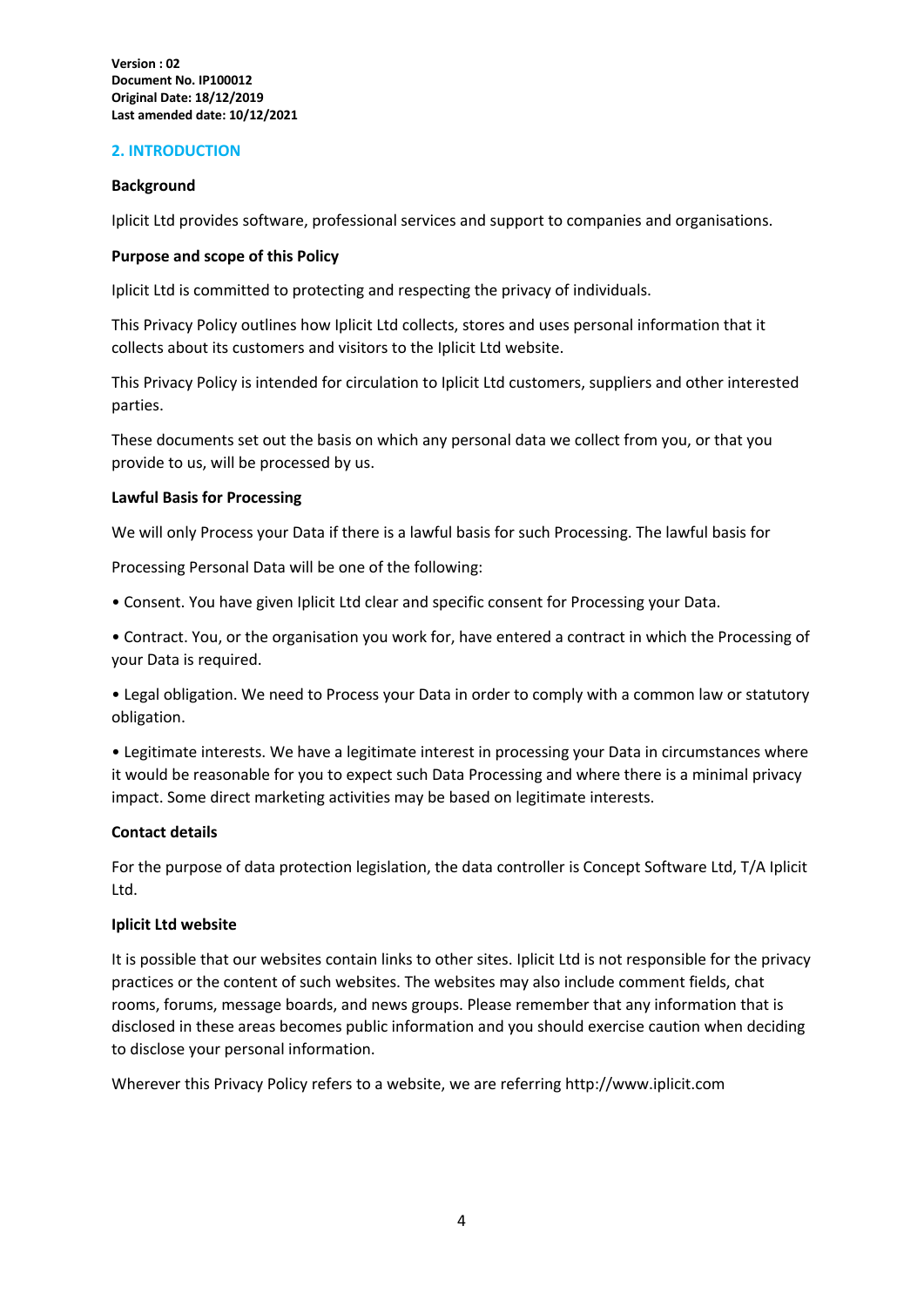#### **3. DEFINITIONS**

Iplicit Ltd uses the following definitions in relation to data:

#### **Personal Data (UK GDPR; Art.4(1)):**

*'personal data' means any information relating to an identified or identifiable natural person ('data subject'); an identifiable natural person is one who can be identified, directly or indirectly, in particular by reference to an identifier such as a name, an identification number, location data, an online identifier or to one or more factors specific to the physical, physiological, genetic, mental, economic, cultural or social identity of that natural person;*

#### **Special Categories of Personal Data (UK GDPR; Art.9(1)):**

*Processing of personal data revealing racial or ethnic origin, political opinions, religious or philosophical beliefs, or trade union membership, and the processing of genetic data, biometric data for the purpose of uniquely identifying a natural person, data concerning health or data concerning a natural person's sex life or sexual orientation shall be prohibited*

#### **Data Controller (UK GDPR, Art.4(7)):**

*'controller' means the natural or legal person, public authority, agency or other body which, alone or jointly with others, determines the purposes and means of the processing of personal data;*

#### **Data Processor (GDPR, Art.4(8)):**

*'processor' means a natural or legal person, public authority, agency or other body which processes personal data on behalf of the controller;*

#### **4. HOW PERSONAL DATA IS COLLECTED**

#### **Information you give us**

This is information about you that you give us:

- when filling in forms on our website
- by corresponding with us by phone, email or otherwise
- when you register to use our website
- when you subscribe to our services
- when you participate in discussion boards or other social media functions on our website
- when you enter a competition, promotion or survey
- when attending an Iplicit Ltd activity, such as a seminar or trade show
- when you report a problem with our website

The information you give us may include your name, address, e-mail address and phone number, organisation, job role or title, financial some interests / preferences.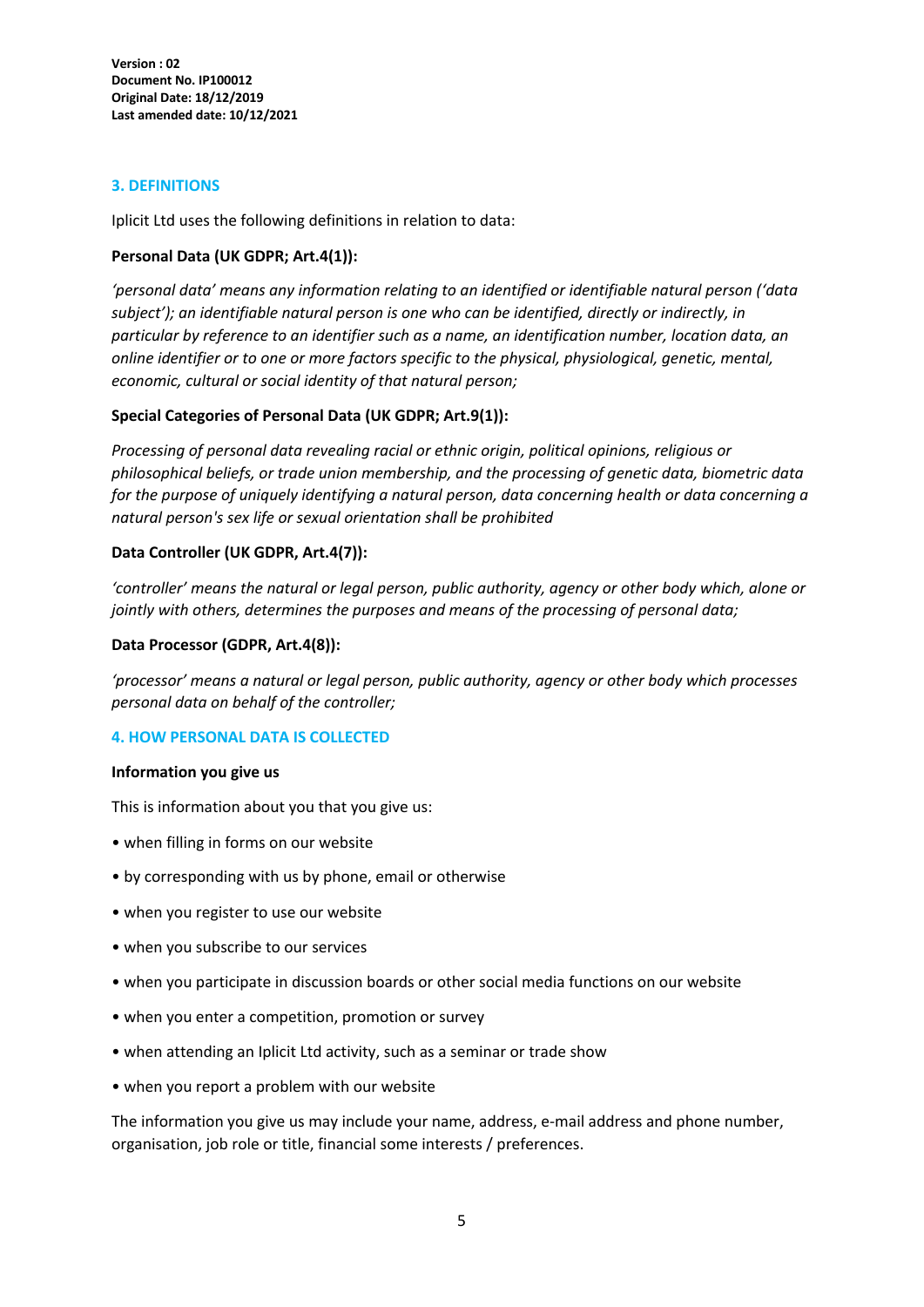#### **Information we collect about you**

#### **Visits to website**

Regarding each of your visits to our website we may automatically collect the following information:

• technical information, including your login information, the Internet protocol (IP) address used to connect your computer to the Internet, browser type and version, time zone setting, browser plug-in types and versions, operating system and platform

• Information about your visit, including the full Uniform Resource Locators (URL), clickstream to, through and from our site (including date and time), products you viewed or searched for, page response times, download errors, length of visits to certain pages, page interaction information (such as scrolling, clicks, and mouse-overs), methods used to browse away from the page platform and any phone number used to call our customer service number.

#### **Completion of forms**

Our site uses various forms to help us manage requests.

• We collect contact information (like names and email addresses). Contact information is used to respond to enquiries, or get in touch with you when necessary

• If you have given us your consent to do so, we sometimes use this contact information to send you information about our company and our products and services by phone, email or post.

#### **Information we receive from other sources**

This is information we receive about you if you use the website we operate or other services we provide. In these cases, we will have informed you when we collected that data if we intend to share those data internally and combine it with data collected on our website.

We will also have told you for what purpose we will share and combine your data. We work closely with third parties (including, for example, business partners, subcontractors in technical, advertising networks, analytics providers, search information providers, credit reference agencies).

#### **5. HOW PERSONAL DATA IS COLLECTED**

#### **Information you give us**

We will use the information you give us:

• to carry out our obligations arising from any contracts entered between you and us and to provide you with the information, products and services that you request from us

• to provide you with information about other goods and services we offer that are similar to those that you have already purchased or enquired about

• to provide you, or permit selected third parties to provide you, with information about goods or services we feel may interest you. If you are an existing customer, we will only contact you by electronic means (e-mail or SMS) with information about goods and services similar to those which were the subject of a previous sale or negotiations of a sale to you. If you are a new customer, and where we permit selected third parties to use your data, we (or they) will contact you by electronic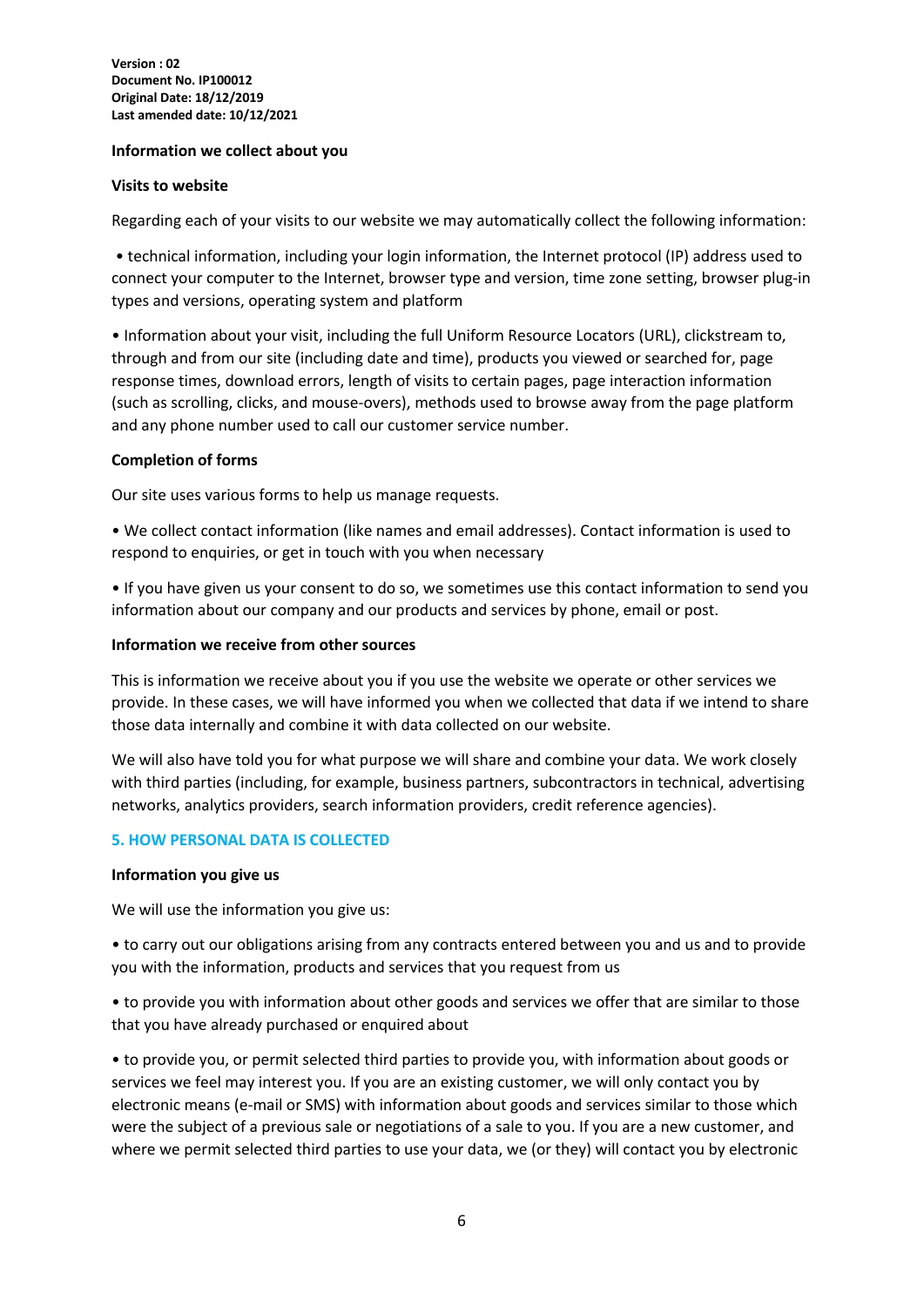means only if you have consented to this. If you do not want us to use your data in this way, or to pass your details on to third parties for marketing purposes, please let us know

• to notify you about changes to our service.

• to ensure that content from our site is presented in the most effective manner for you and for your computer.

#### **Sharing with external third parties**

We will share your data with external third parties for the following reasons:

• We will share your data with external third parties directly involved in the provision of Iplicit Ltd products and services. Your data will be processed in accordance with their privacy policy. Upon confirmation of the product / services you require details about, Iplicit Ltd will supply details of any relevant third parties.

• We (or third-party data processors acting on our behalf) may collect, store, and use your personal information for the following purposes, only with your explicit consent: - Service requests (including enquiry response)

#### **Electronic marketing**

Iplicit Ltd uses some services and / or products from external third parties in order to provide the services you have requested. This may include (by way of example only) third parties that provide online storage and other facilities. If Iplicit Ltd becomes aware of any such third party wishing to transfer your data outside the UK, Iplicit Ltd shall request that the third party enters into an agreement with us based upon standard contractual clauses approved by the Data Protection Act 2018 for transfers of personal data to processors outside of the UK and which agreement shall include security obligations on such third party.

#### **Marketing**

We may collate the information collected about you in order to offer you a more tailored marketing experience.

#### **Information we collect about you**

We may use the information we collect about you

• to administer our website and for internal operations, including troubleshooting, data analysis, testing, research, statistical and survey purposes;

• to improve our website to ensure that content is presented in the most effective manner for you and for your computer

- to allow you to participate in interactive features of our services, when you choose to do so
- as part of our efforts to keep our website safe and secure

• to measure or understand the effectiveness of advertising we serve to you and others, and to deliver relevant advertising to you

• to make suggestions and recommendations to you and other users of our website about goods or services that may interest you or them.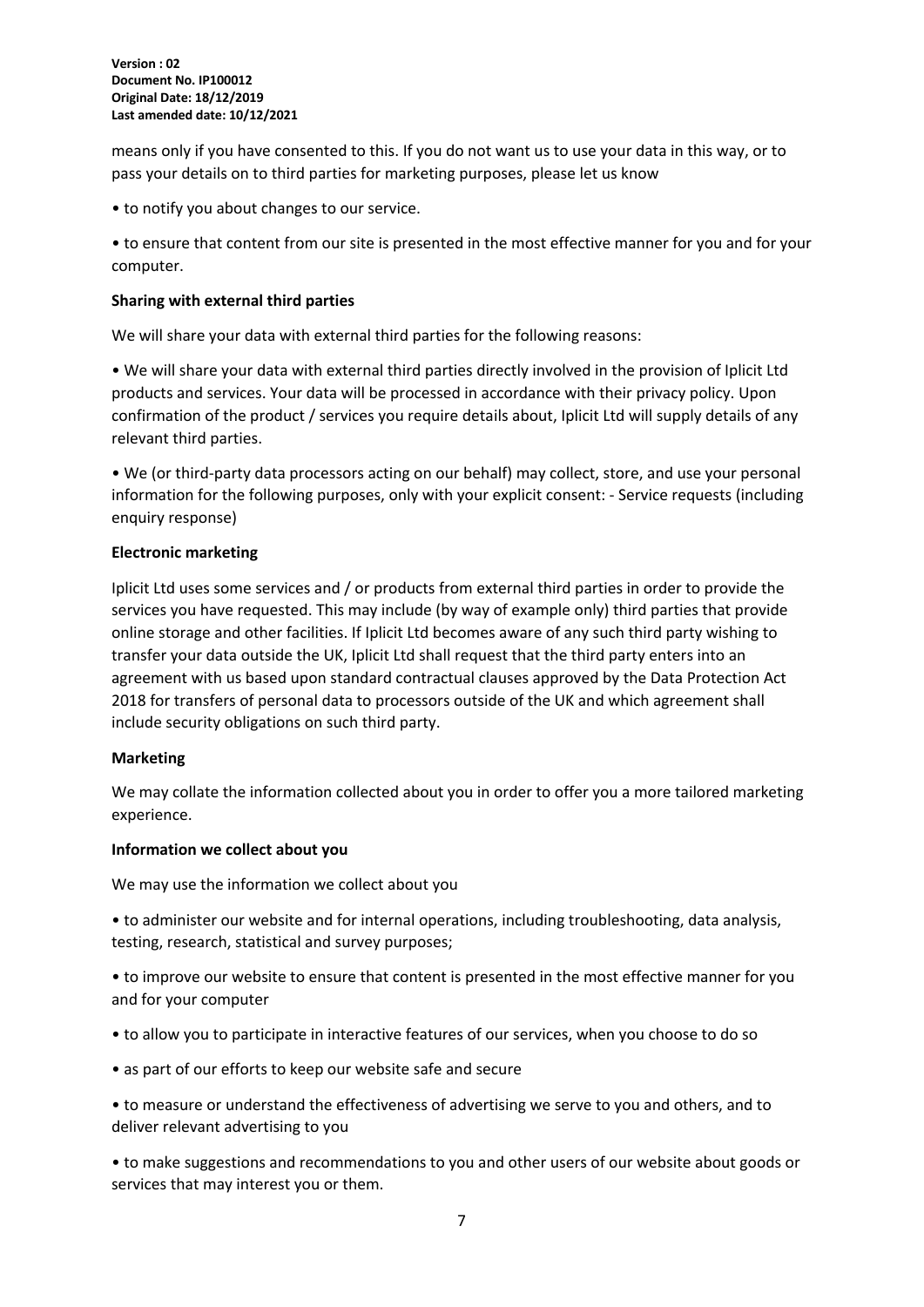#### **Sharing with external third parties**

We will share your data with external third parties for the following reasons:

• We will share your data with external third parties directly involved in the provision of Iplicit Ltd products and services. Your data will be processed in accordance with their privacy policy. Upon confirmation of the product / services you require details about, Iplicit Ltd will supply details of any relevant third parties.

• We (or third-party data processors acting on our behalf) may collect, store, and use your personal information for the following purposes, only with your explicit consent: - Service requests (including enquiry response)

#### **Electronic marketing**

Iplicit Ltd uses some services and / or products from external third parties in order to provide the services you have requested. This may include (by way of example only) third parties that provide online storage and other facilities. If Iplicit Ltd becomes aware of any such third party wishing to transfer your data outside the UK, we shall request that the third party enters into an agreement with Iplicit Ltd based upon standard contractual clauses approved by the Data Protection Act 2018 for transfers of personal data to processors outside of the UK and which agreement shall include security obligations on such third party. By submitting your personal data, you agree to this transfer, storing or processing.

#### **6. MARKETING**

We collate the information collected about you in order to offer you a more tailored marketing experience.

For marketing purposes, we may collect, store and use the following kinds of personal data:

• information about your computer and about your visits to and use of this website (including your IP address, geographical location, browser type, referral source, length of visit and number of page views);

• information that you provide to us for the purpose of registering with us (including name, company, telephone number and email address); and

• any other information that you choose to send to us.

We will use this information to send to you marketing communications relating to our business which we think may be of interest to you by post or by email (if you are an individual, we will have specifically obtained your consent for this) or similar technology. You can inform us at any time if you no longer require marketing communications.

#### **IP addresses**

The Internet protocol (IP) address used to connect your computer to the Internet. We use your IP address for the following purposes:

• Operational issue diagnosis: if you notify us of an issue, or our monitoring identifies an issue, then the information within the servers' logs is used to identify the root cause and, wherever possible, identify a fix.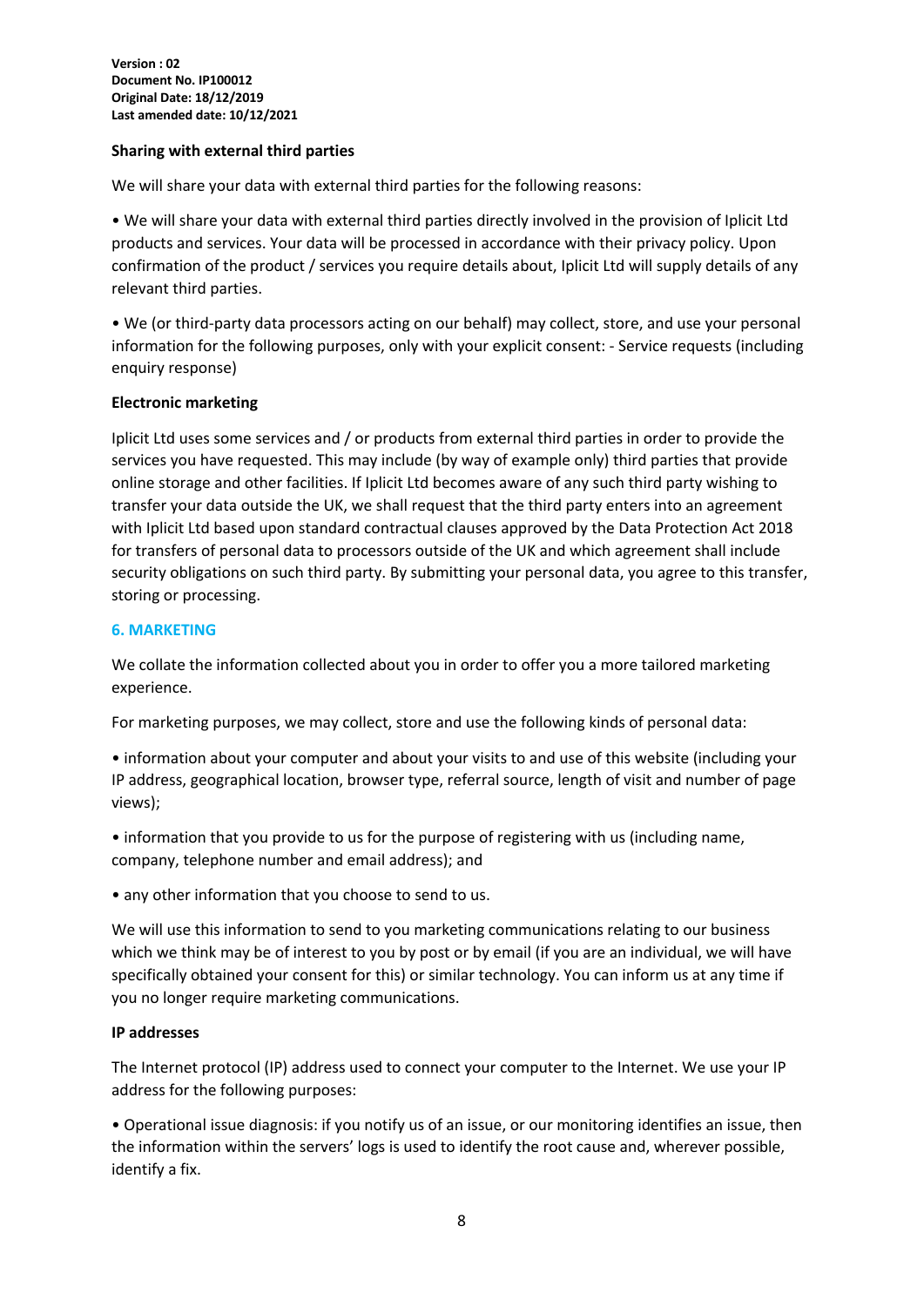• Application usage data: we use server logs to review system usage where necessary for issue diagnosis

#### **Cookies**

We use cookies on our websites to improve your experience on the websites, mainly so that we don't have to ask you for your information on every page you visit. It also allows us to personalise the information shown to be closer to your interests. We (or third-party data processors acting on our behalf) may collect, store, and use your personal information for individual website experience improvement.

#### **7. DISCLOSURE OF YOUR INFORMATION**

#### **Sharing your personal information**

You agree that we have the right to share your personal information with:

- Any member of Iplicit Ltd
- Selected third parties including:
	- business partners, suppliers and sub-contractors for the performance of any contract we enter with them or you
	- advertisers and advertising networks that require the data to select and serve relevant adverts to you and others
	- analytics and search engine providers that assist us in the improvement and optimisation of our website
	- credit reference agencies for the purpose of assessing your credit score where this is a condition of us entering a contract with you.

#### **Disclosure to third parties**

We will disclose your personal information to third parties:

• If we sell or buy any business or assets, in which case we will disclose your personal data to the prospective seller or buyer of such business or assets

• If any Iplicit Ltd company or substantially all its assets are acquired by a third party, in which case personal data held by it about its customers will be one of the transferred assets

• If we are under a duty to disclose or share your personal data in order to comply with any legal obligation, or in order to enforce or apply our terms of use or terms and conditions of supply and other agreements; or to protect the rights, property, or safety of Iplicit Ltd, our customers, or others. This includes exchanging information with other companies and organisations for the purposes of fraud protection and credit risk reduction.

#### **8. WHERE WE STORE YOUR PERSONAL DATA**

#### **Locations**

The data that we collect from you will be transferred to, and stored at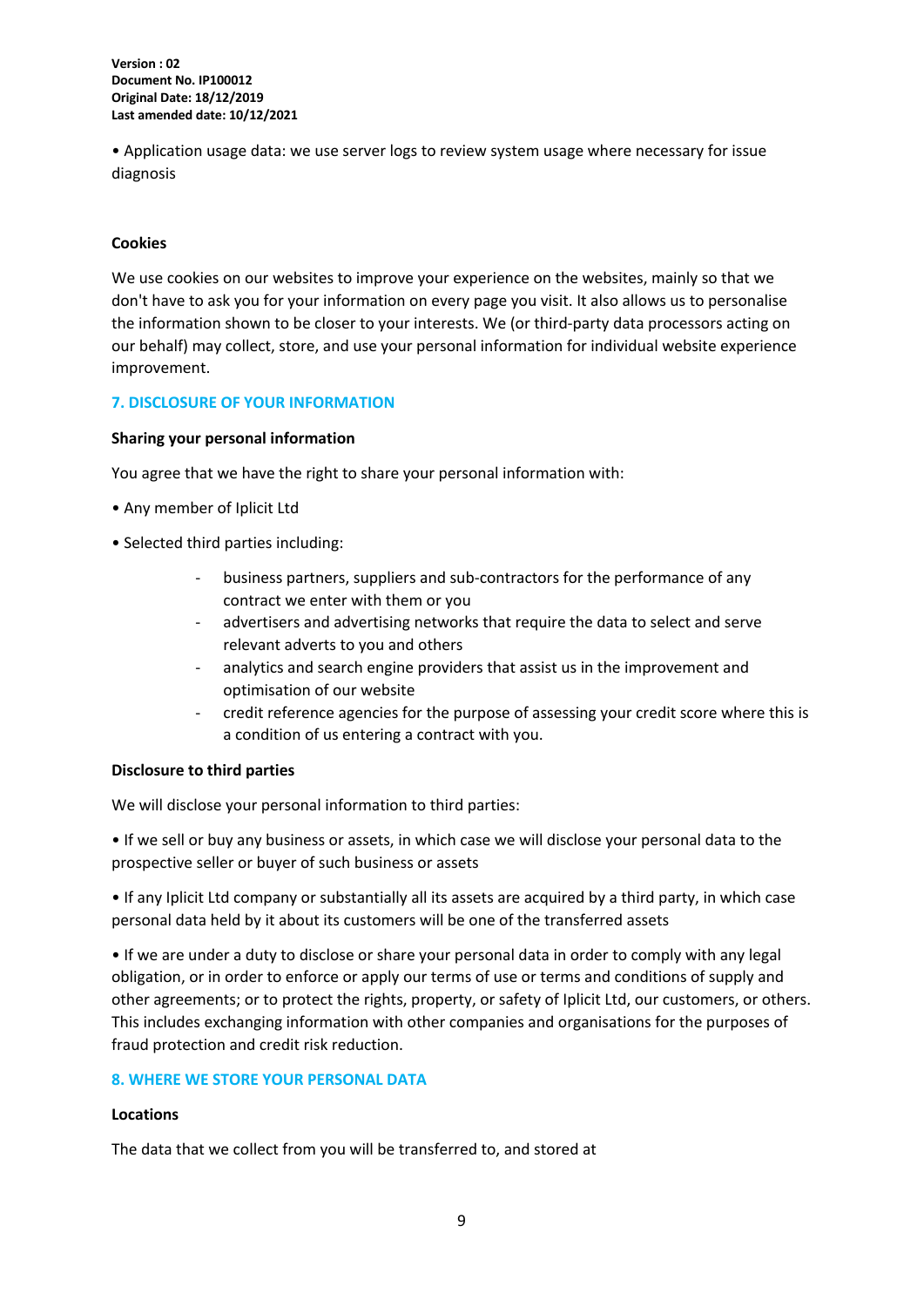• Third party cloud-hosted environments, e.g. Microsoft Azure, using servers that reside only in the UK. • Third party data centres, using servers that reside only in the UK.

For encrypted backup purposes, we may also use Geo-replication backup services by Microsoft Azure or other third-party data centres which may be located outside of the UK and the EEA.

#### **Security**

Iplicit Ltd uses a range of security measures in order to protect Personal Data.

A wide range of technical controls are used, including but not limited to:

- Data encryption
- Anti-virus and anti-malware software
- Network monitoring
- Access management
- Vulnerability scanning and penetration testing

A wide range of non-technical controls are used, including but not limited to:

• Physical security controls at Iplicit Ltd offices – even though no physical personal or customer data is stored at the offices of Iplicit Ltd or Concept Software Ltd.

• Security policies, including Data Classification & Handling, Data Protection, etc.

The implementation of such controls may vary between specific products and services.

#### **Security: website**

Our website has security measures in place to protect the loss, misuse and alteration of the information under our control. Where necessary Iplicit Ltd will inform law enforcement agencies or other relevant organisations regarding misconduct. All information you provide to us is stored on our secure servers.

Where we have given you (or where you have chosen) a password which enables you to access certain parts of our websites, you are responsible for keeping this password confidential. We ask you not to share a password with anyone. Unfortunately, the transmission of information via the internet is not completely secure. Although we will do our best to protect your personal data, we cannot guarantee the security of your data transmitted to our websites; any transmission is at your own risk. Once we have received your information, we will use strict procedures and security features to try to prevent unauthorised access.

#### **9. DATA RETENTION**

Iplicit Ltd has established a data retention framework based on statutory and non-statutory guidance. The framework applies to both digital and non-digital data. Regarding the retention of personal data of individuals who are neither employees nor former employees, data retention schedules will be applied in accordance with the following: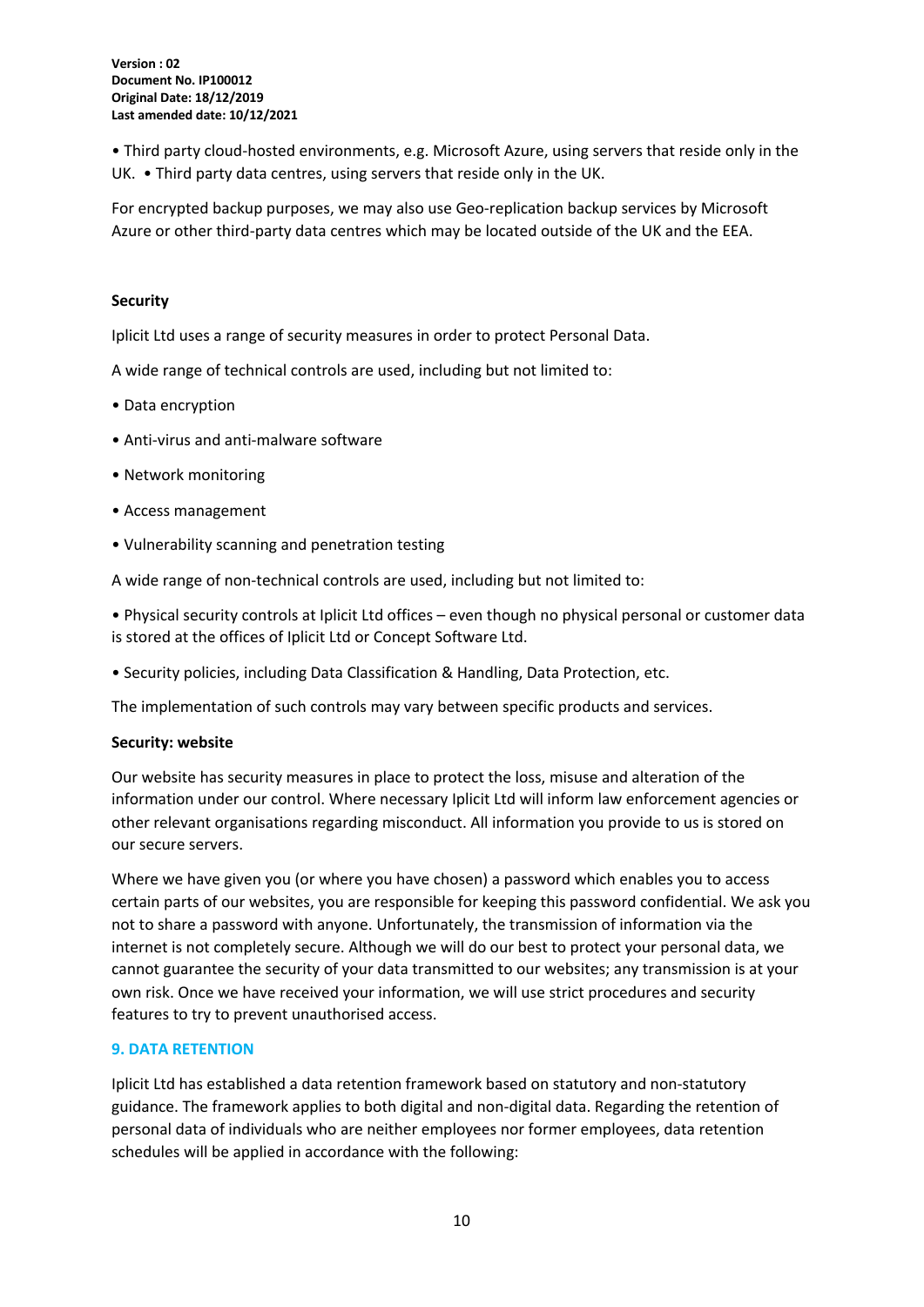- Contracts
- Product-specific and service-specific data retention schedules

Data retention schedules will be documented and will be communicated, either through terms and conditions of the relevant product and / or service, or upon request.

#### **10. YOUR RIGHTS**

#### **Individuals' Rights**

In accordance with data protection legislation, Iplicit Ltd recognises that data subjects have specific rights that must be protected and observed.

#### **Right to be informed**

Iplicit Ltd provides employees, customers and other third parties with information about how personal data is collected, processed and managed. Iplicit Ltd seeks to provide this information in language that is clear, concise and intelligible. This information is intended to be easily accessible for internal and external users.

#### **Right of access**

Iplicit Ltd provides data subjects with access to the personal data that it manages as a data controller. A Subject Access Request (SAR) process has been defined (see below) and communicated. Data subjects for whom Iplicit Ltd is not the data controller but may process their personal data, should –in the first instance – contact the data controller directly when requesting such access.

#### **Right to rectification**

Iplicit Ltd recognises the right of individuals to have inaccurate or incomplete data to be amended. Data subjects for whom Iplicit Ltd is not the data controller, should –in the first instance – contact the data controller when making a data rectification request.

#### **Right to erasure**

Iplicit Ltd recognises the right of individuals to request for their data to be deleted or removed where there is no compelling reason for its continued processing. Iplicit Ltd will, in all cases, follow the ODPC's guidance on how and when such a request should be observed.

Iplicit Ltd maintains a data retention schedule so that personal data is not retained for longer than is necessary with regard to the purpose for which the data was original collected. However, some personal data may be required to be retained in order to observe other legal or regulatory obligations. In addition, in line with the ODPC's guidance on the constraints that existing when deleting data retained in digital back-ups, Iplicit Ltd will seek to place such back-ups beyond effective use.

#### **Right to data portability**

Where the right of portability applies, as defined by the ODPC, Iplicit Ltd will provide data in a format that is structured, commonly used and in a machine-readable form.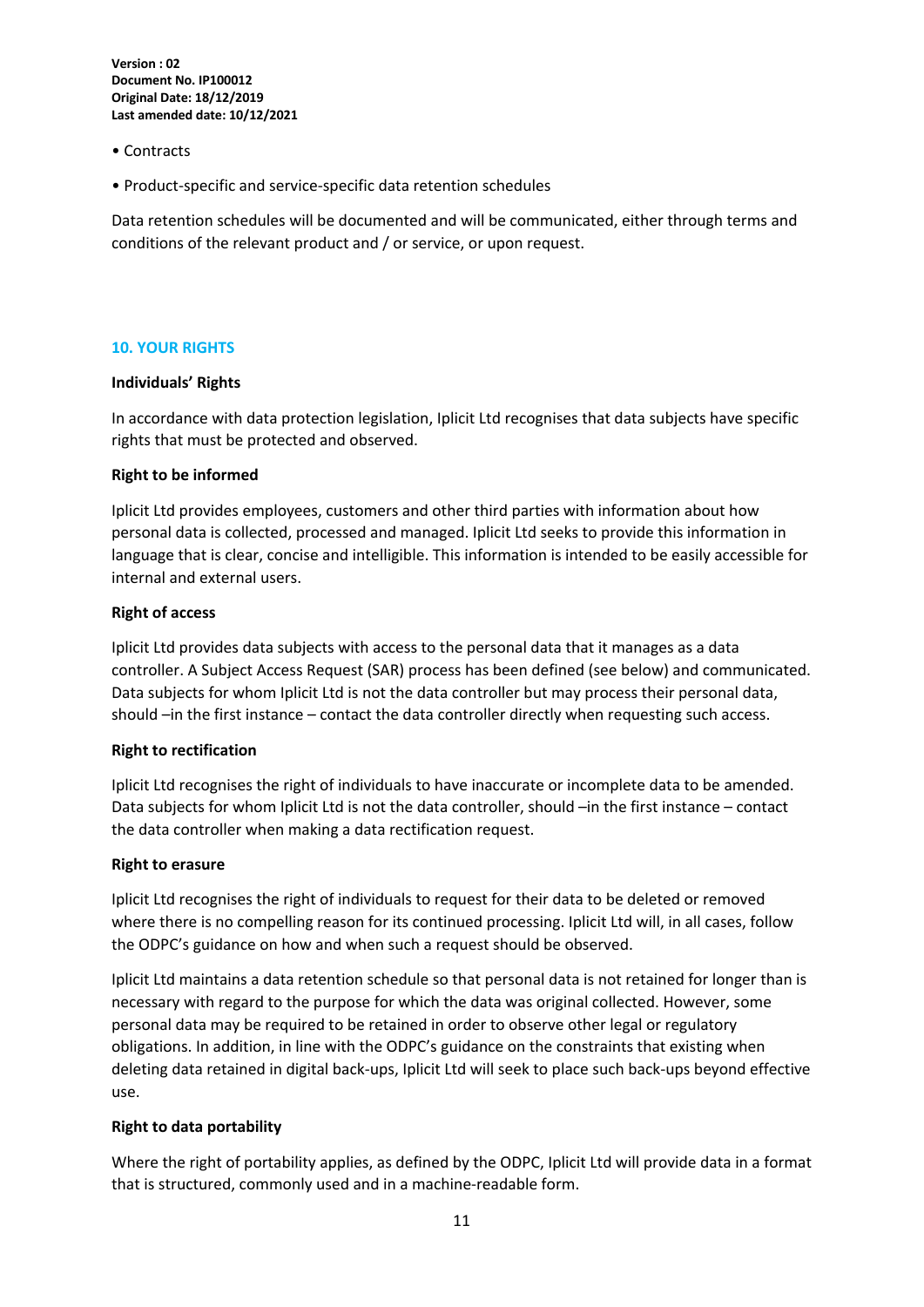#### **Right to object**

Iplicit Ltd recognises the right of individuals to object to the processing of their personal data, where such objections are allowable under data protection legislation.

#### **Withdrawing consent**

You have the right to ask us not to process your personal data for marketing purposes. We will usually inform you (before collecting your data) if we intend to use your data for such purposes or if we intend to disclose your information to any third party for such purposes. You can exercise your right to prevent such processing on request in writing to our office.

To stop receiving email communications from Iplicit Ltd in the future, you can send an email to accounts@iplicit.com with "UNSUBSCRIBE" in the subject line. We will endeavour to ensure our systems reflect this within one (1) week of receiving your notification. Please note that if you terminate your Iplicit Ltd business, but have also subscribed to newsletters, for example, you must additionally unsubscribe from these in order to cease receiving communication. This also applies to any third parties you have agreed we can share your information with. To prevent you receiving such communications from Iplicit Ltd in the future, you can send a letter clearly identifying yourself and asking that we remove you from our contact lists. Contact details are set out below in the contact section.

#### **Third party websites**

Our websites may, from time to time, contain links to and from the websites of our partner networks, advertisers and affiliates. If you follow a link to any of these websites, please note that these websites have their own privacy policies and that we do not accept any responsibility or liability for these policies. Please check these policies before you submit any personal data to these websites.

#### **Right of complaint to the ODPC**

Should you have a concern about Iplicit Ltd.'s information rights practices, please report it to us for investigation. If, following our internal review, you are not satisfied, you can report the matter to the Office of the Data Protection Commissioner.

#### **11. SUBJECT ACCESS REQUESTS**

The Data Protection Legislation gives you the right to access information held about you. Your right of access can be exercised in accordance with such legislation.

Upon receipt of a written request, Iplicit Ltd will within thirty (30) days:

• confirm whether any of your personal data is being processed

• provide a description of the personal data, the reasons it is being processed and whether it is given to any other organisations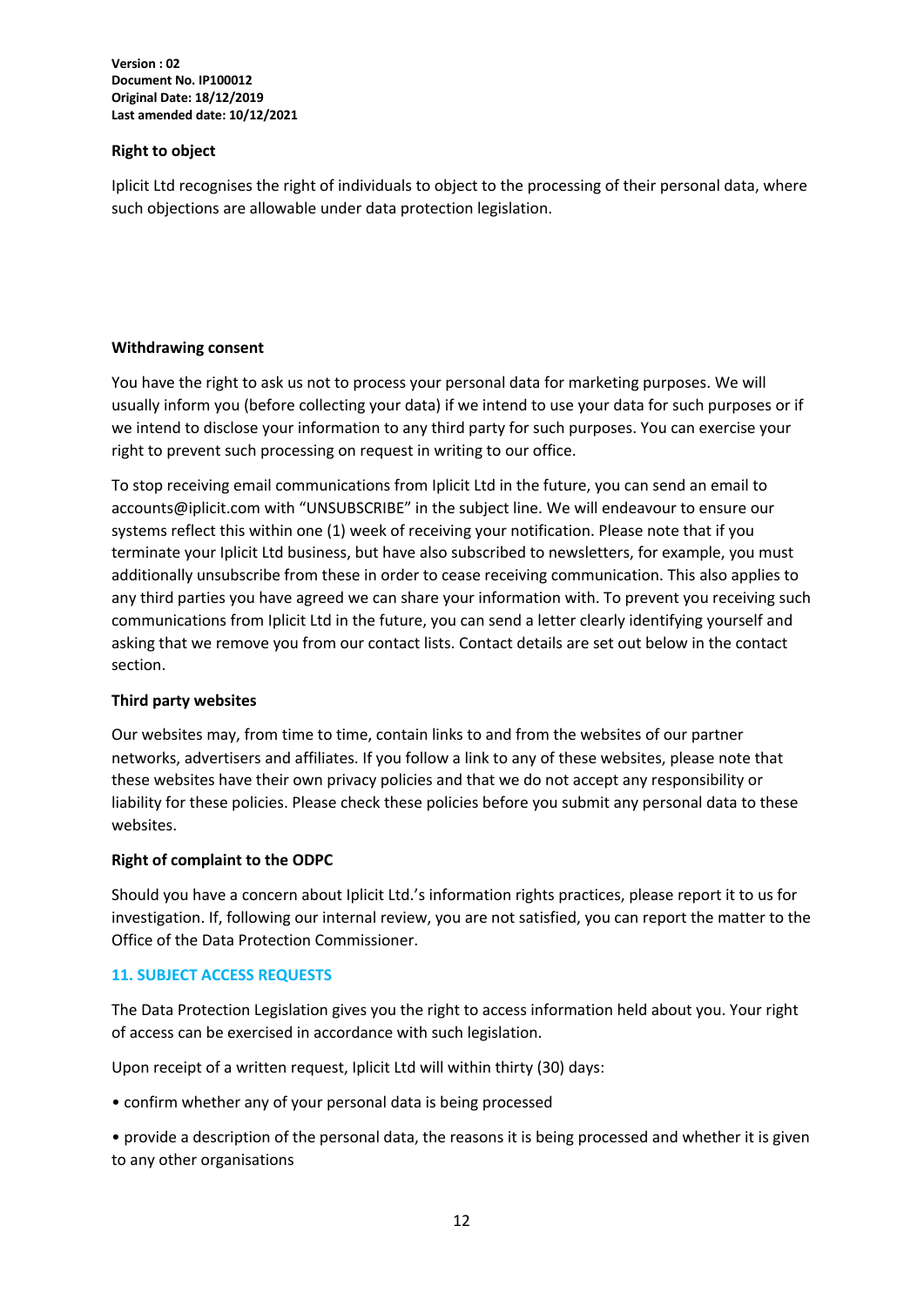• if it is not disproportionate to do so, provide copies of the information comprising the data.

If the request is particularly complex or numerous, Iplicit Ltd may extend the period for repose by up to six (6) months.

If the request is manifestly unfounded or excessive, Iplicit Ltd may charge a fee or refuse to respond.

If disclosing the personal data will adversely affect the rights and freedoms of others, Iplicit Ltd may withhold such personal data. This may extend to intellectual property, commercial interests, issues, and trade secrets.

#### **12. CONTACT**

Iplicit Ltd Kemp House 152 – 160 City Road London, England EC1V 2NX

Telephone: 0207-729-3260 Email: accounts@iplicit.com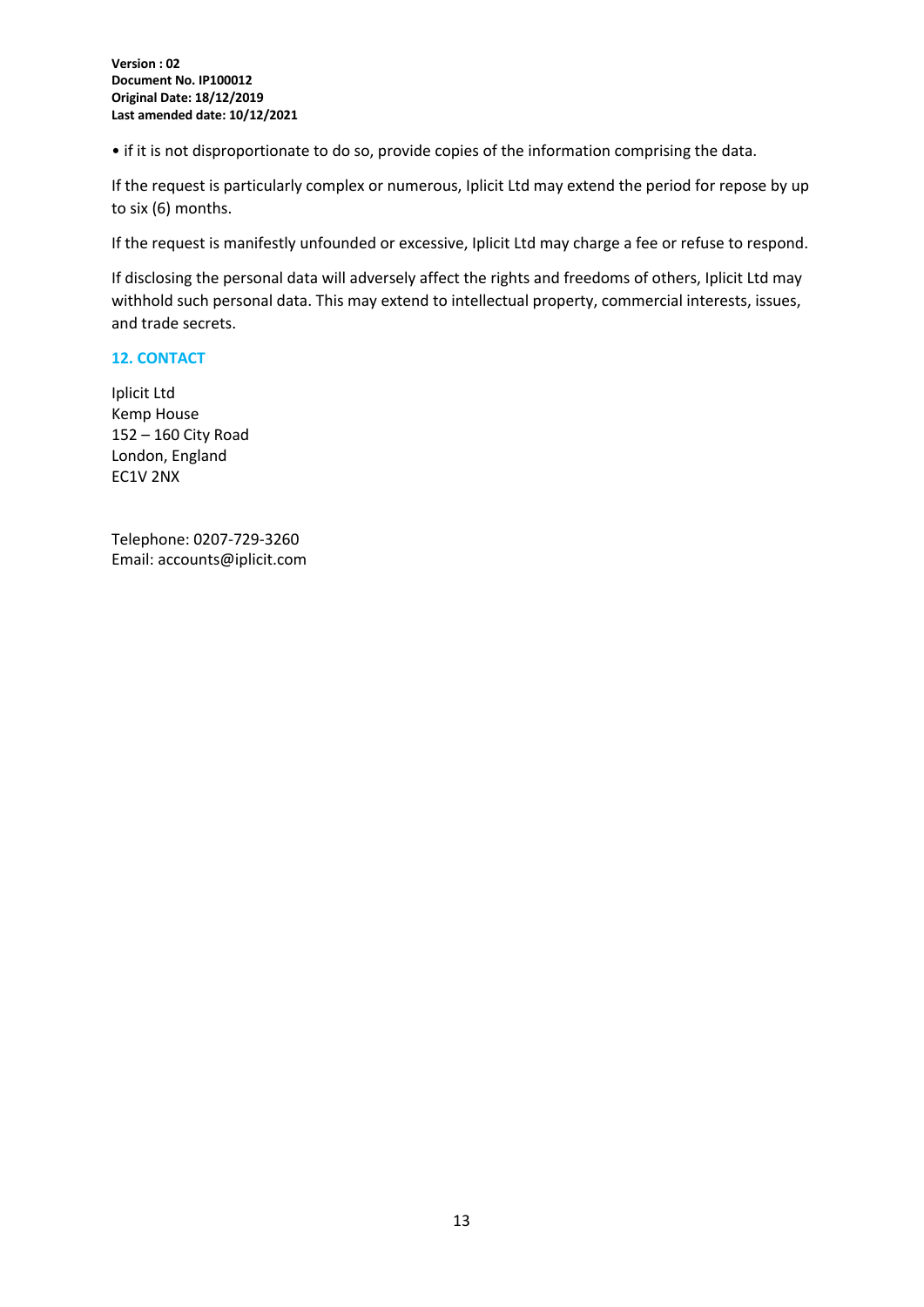#### **13. IPLICIT LTD CAREERS PRIVACY STATEMENT**

We understand that when searching for employment a large amount of personal and highly confidential data is disclosed and we take our responsibility to protect this very seriously. This section sets out the basis on which any personal data we collect from you, or you provide to us, will be processed by Iplicit Ltd.

#### **Information we may collect**

We generally collect information contained in your CV or submitted with your application form or personal information form such as name, address, home phone number, work phone number, mobile phone number(s), facsimile numbers, e-mail addresses and general contact information to facilitate Iplicit Ltd to be able to readily communicate with you. We also collect additional personal information such as your CV.

We collect and may disclose statistical information gathered as a whole (e.g. total number of applicants and applicant origin) for internal reporting purposes. However, we never disclose information that identifies any individual for such purposes.

We do not knowingly solicit information from children and we do not knowingly market our services to children.

If you opt to provide date of birth, sex, marital status or nationality information, this information will not be used in the recruitment and selection process.

#### **How we may use this Information**

Iplicit Ltd gathers the personal information required for you to be considered for job vacancies within Iplicit Ltd and to conduct research relating to our recruitment activities. Generally, the information gathered from you is used to assist you to search for Iplicit Ltd job vacancies, apply for Iplicit Ltd job vacancies and to be processed for each job application you submit. As such, it may require us to release your personal information with your consent to Iplicit Ltd hiring managers, administrators and third-party contractors. These Iplicit Ltd hiring managers, administrators and third-party contractors may be in Ireland or in other parts of the world including outside the UK or the European Economic Area ("EEA"). By registering with Iplicit Ltd, you agree that your information may be shared with Iplicit Ltd hiring managers, administrators and third party contractors for the purpose of supporting you to find suitable Iplicit Ltd job vacancies, applying for Iplicit Ltd job vacancies, supporting our research relating to our recruitment activities and processing you for each job application you submit and you consent to the transfer of your information outside the UK or the EEA. Iplicit Ltd uses all reasonable means to ensure that third party sources use your personal information only for the purposes for which it was provided and in adherence to the Iplicit Ltd Privacy Policy. However, Iplicit Ltd is not responsible for any improper use of your personal information that is beyond our reasonable control.

#### **Where we store your personal data**

Your personal information is stored on a secure server hosted by Iplicit Ltd or an Iplicit Ltd approved contractor. The server resides in the UK, unless you are based in the EEA, in ehich case your server will reside in the EEA. By submitting your personal information, you agree to Iplicit Ltd transferring, storing and processing your personal information inside and outside the UK as necessary.